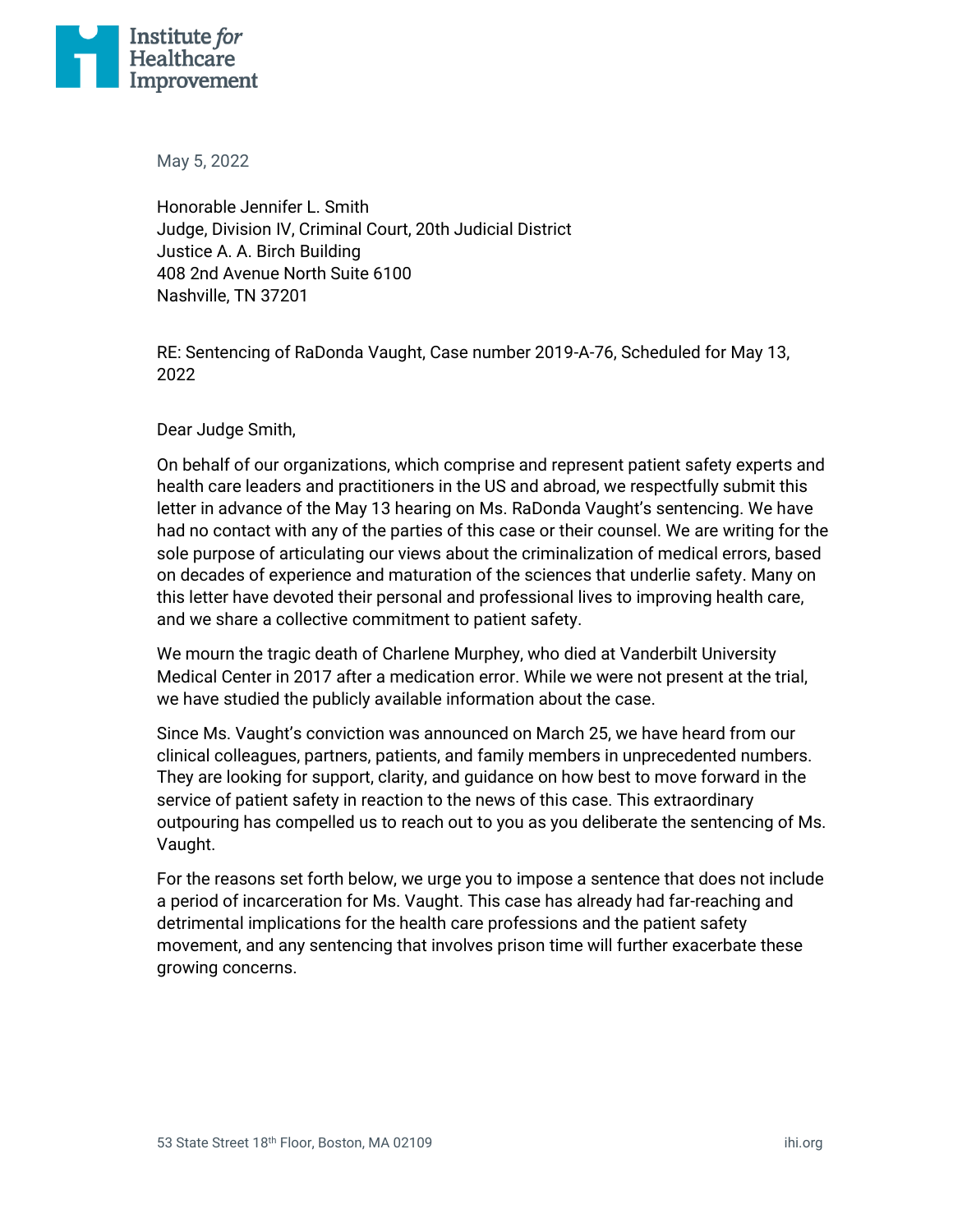

## **I. Why This Case Matters: Consequences for Patients**

Ms. Vaught's criminal conviction has already had a chilling effect on the patient safety movement and health care providers everywhere. In the absence of evidence of intentional wrongdoing or reckless behavior, the simple fact that a nurse has been criminally prosecuted for a mistake is troubling to us. But it has happened, and now the sentencing will send a second message to the medical community about how mistakes are going to be treated in the future. We ask you to consider what we know professionally and scientifically to be true: that most human errors and the resulting harm are caused by system failures, and that preventing medical errors and harm therefore requires changing faulty systems, not expecting providers to be perfect or to simply try harder. It appears from the CMS Statement of Deficiencies and Plan of [Correction](https://www.documentcloud.org/documents/6535181-Vanderbilt-Corrective-Plan.html)<sup>1</sup> that there were many systems failures in this case that led to Ms. Vaught's erroneous behavior. It also appears from the record that Ms. Vaught did not intentionally expose the patient to harm.

Patients will be at greater risk if cultures of fear and blame become commonplace in medicine. If nurses and physicians fear being blamed for system failures – to include even criminal conviction and imprisonment – those errors are likely to be hidden or underreported. And when there is less transparency and accountability at the system level, no corrective action can take place, and the safety of our patients and families deteriorates. Put simply, it is our view that if medical errors are criminalized and caregivers are incarcerated, patients will be less safe, and more lives will be lost. Based on our collective expertise, we have no doubt that a sentence of incarceration for Ms. Vaught will have a predictable and profoundly negative impact on the safety of patients.

## **II. Why This Case Matters: Consequences for the Health Care Community**

Nurses, physicians, pharmacists, and other health care providers often describe their professions as a calling, and indeed most have dedicated themselves to a lifetime of service and compassionate care. We have no reason to believe this was any different for Ms. Vaught. A sentence of incarceration for Ms. Vaught would send an unambiguous message to the medical community that anyone who makes an error, especially one that results in harm to patients, is at risk of criminal prosecution and incarceration. Fearing reprisal and possible imprisonment for making an honest mistake while doing one's job – which by nature is fraught with complexity and risk – will undoubtedly lead nurses and others to withhold information that might make care safer for patients. Additionally, it will drive health care providers out of the profession, exacerbating an already dire shortage in our communities, and discouraging the next generation of caregivers. The caregiving industry has been pushed to the brink during the COVID-19 pandemic, and we are concerned that cases like this will create even more of a breaking point for many.

It is often said that one of the chief purposes of criminal law is deterrence, both specific deterrence as to the defendant and general deterrence as to the population. Criminal

<sup>&</sup>lt;sup>1</sup> Department of Health and Human Services Centers for Medicare & Medicaid Services (CMS) Statement of Deficiencies and Plan of Correction, 11/08/2018: <https://www.documentcloud.org/documents/6535181-Vanderbilt-Corrective-Plan.html>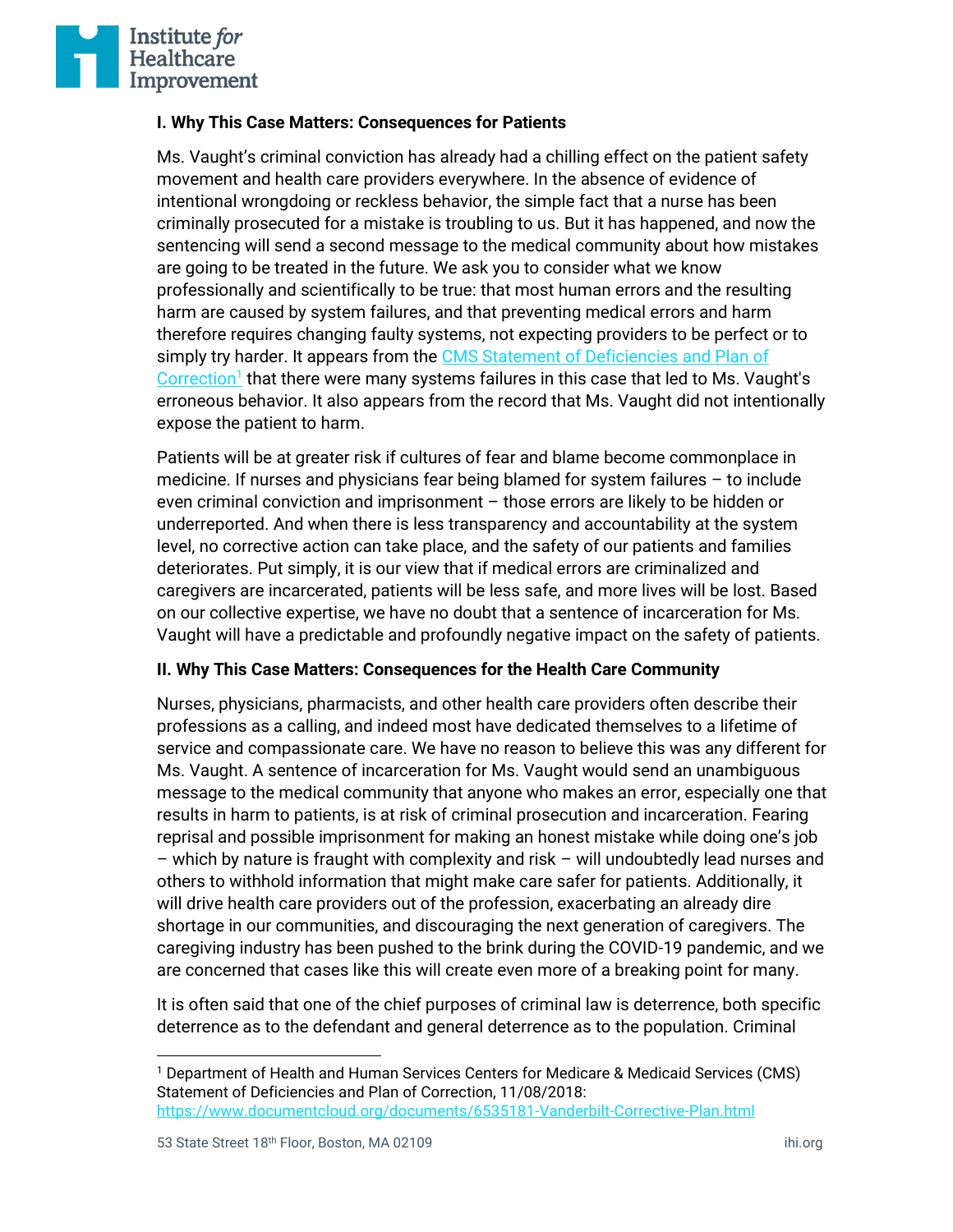

prosecution is not needed as a deterrent to the defendant. Having a patient die from a mistake you made is a devastating experience for a medical professional. You never forget it. With respect to general deterrence, however, this conviction – and any sentence of incarceration for Ms. Vaught – will not deter mistakes or negligence. This conviction and sentence will simply deter nurses and physicians from coming forward to truthfully admit mistakes for fear of being blamed and even prosecuted – it will not serve a

deterrent effect and will not create the outcome sought. Reporting, analysis, and system change are the behaviors that should be encouraged – this decision runs counter to that.

We know and respect that you will hear from many voices other than ours, including from the parties and presumably the family of the decedent. That is, of course, as it should be. But we ask you to consider that the public policy impact of Ms. Vaught's sentence will have an enormous unfavorable impact on patient safety and health care providers. The criminal prosecution of a medical error is itself devastating and undermines a culture of safety. A prison sentence in this case would do much more harm than good and would undermine the work of our organizations and colleagues over the past twenty years to improve patient safety, health systems' accountability, and open, truthful communication in the patient-provider relationship.

We, the undersigned, are nurses, doctors, health system leaders, patient safety advocates, and, in a number of instances, loved ones of patients who have been harmed by medical errors. We respectfully request that you consider the potential impact of Ms. Vaught's sentencing on patients and health care professionals for years to come.

Thank you for considering our views on this matter. We have not copied the parties at this point, but we have no objection to doing so if so instructed, or if the Court wishes to share this letter with the parties.

Respectfully,

Kedar Mate, MD President and CEO, Institute for Healthcare Improvement (IHI) President, IHI Lucian Leape Institute

Gary S. Kaplan, MD, FACP Chair, IHI Lucian Leape Institute SVP Common Spirit Health

Donald M. Berwick, MD, MPP, President Emeritus and Senior Fellow, IHI Lecturer, Department of Health Care Policy, Harvard Medical School

Joanne Disch, PhD, RN, FAAN Professor ad Honorem, University of Minnesota School of Nursing

Susan Edgman-Levitan, PA Executive Director, John D. Stoeckle Center for Primary Care Innovation, Mass General Hospital Division of General Internal Medicine